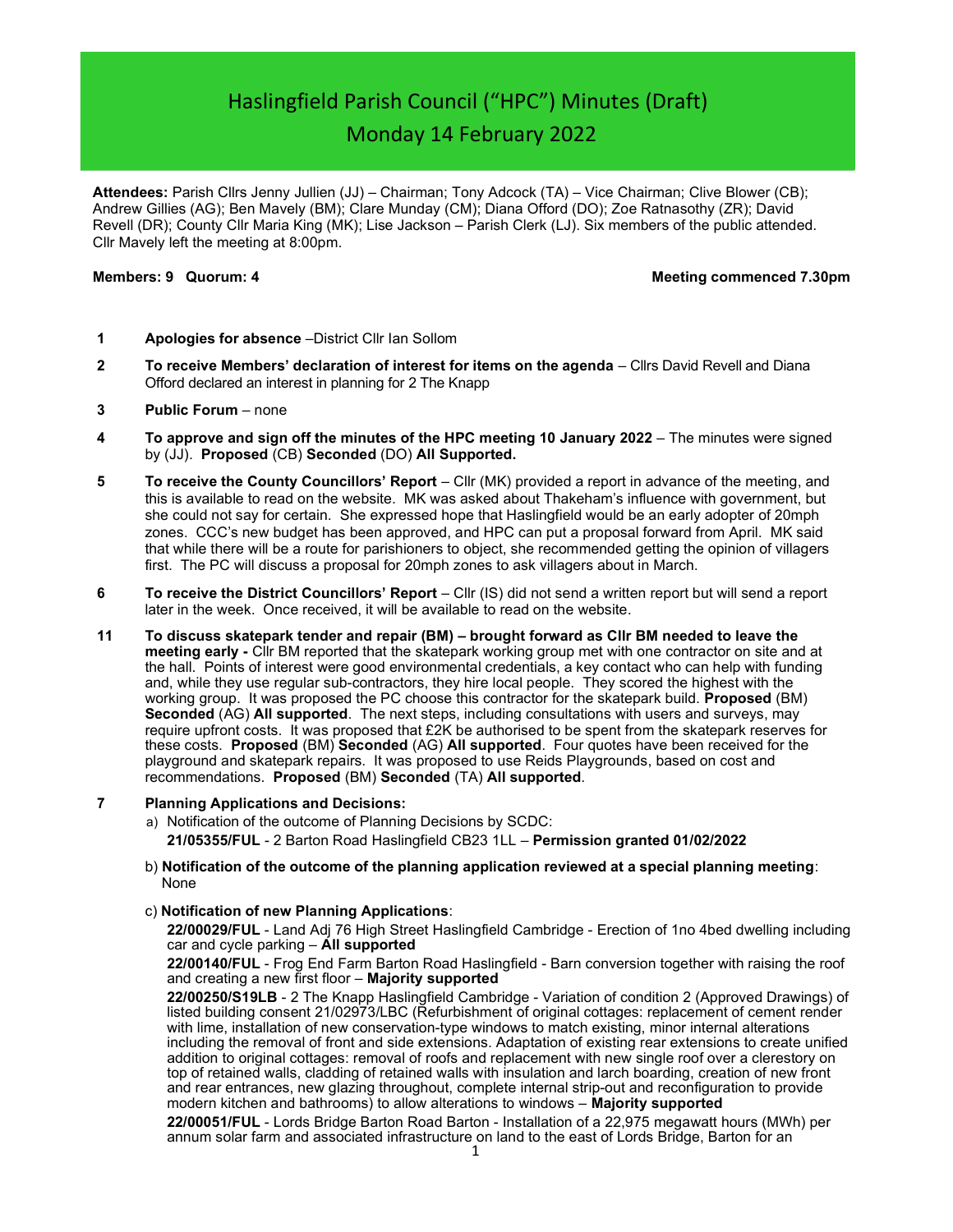operational lifespan of 40 years – Although the PC supports the principle of solar parks, all objected on the basis that the application does not consider neighbours' needs and access, no glint & glare study and applicant did not consult with neighbours.

22/00026/FUL - Grove Farm Harlton Road Haslingfield - New road access from Harlton Road to serve existing dwellings - All supported

- 8 To review bids for grounds maintenance contract (AG/CB) Two bids were reviewed for the grounds maintenance contract and it was proposed the most competitive quote be accepted from Buchans. Proposed (JJ) Seconded (TA) All supported.
- 9 To discuss EWR (DR) Cllr DR reported that a consultation response from HPC was sent to EWR Co. in June 2021, but there has been no response from EWR Co. except a letter stating they aim to publish responses in summer 2022. There is some uncertainty on the central (Bedford to Cambridge) section based on 1) No mention of EWR Co. in the chancellor's autumn spending review (SR21). CCC wrote to the DfT asking if the central section will be funded and have received no response. 2) In the Greater Cambridge local plan, there is negligible housing near Cambourne or Cambridge south stations. These would be needed for a business plan. 3) There have been two resignations from EWR Co. and no public announcement for a replacement of the CEO. 4) There have been ministerial changes and no mention of the Ox-Cam arc in Michael Gove's recent levelling up White Paper. 5) William Harrold wrote to EWR Co. asking if the central section will be suspended and received no satisfactory answer. William Harrold from Cambridge Approaches reported that EWR Co. have never published a business case. A Bedford group of councils and local organisations (BFARE) is writing to the PM via their MP. It was proposed that the PC support such a letter to be sent via Anthony Browne MP from as many local parish councils and concerned groups as possible. All agreed in principle but would need to see a draft. County Cllr MK will be attending the EWR Zoom meetings and agreed that the County Councillors should focus on two points – lack of business case and environmental concerns. Cllr DR and William Harrold will attend the upcoming EWR Co. Local Representatives Group Zoom meeting on 28 February.
- 10 To discuss EWR land survey (AG) Cllr AG sought legal advice from Barr Ellison. The advice stated that nothing in the access agreement prejudices the PC. It was agreed to sign the access agreement – majority agreed.
- 12 To discuss Barton Road bus shelter (AG) The removal or renovation of the bus shelter was discussed, as well as the safety of crossing Barton Road as mentioned in correspondence from villagers. A painting on the side of the bus shelter was discussed. It was agreed to ask a qualified surveyor to give the PC a report on the structural soundness of the shelter. Cllr AG will speak to Roger Willcocks about arranging a quote.
- 13 To discuss new trustee for Badcock Recreation Ground Trust (JJ) Cllr ZR agreed to act as trustee.
- 14 To discuss recycling of waste from Village Hall and recreation ground (TA) Cllr TA reported that recycling facilities at the village hall were discussed at the last Badcock Recreation Ground Trust. The Trust does not want any recycling placed in bins at the hall to go to landfill. It was agreed that recycling bins could be placed outside the hall and signs directing people to those bins be placed on the general waste bins. This option allows the Trust to check if people are using the bins properly. Cllr TA will take this suggestion back to the Badcock Trust.
- 15 To discuss new signatories for Parish Council bank accounts (JJ) Cllrs CB and DO agreed to be signatories.
- 16 To receive the Eco Group report (ZR) Cllr ZR reported the Eco Group proposed a two day event for the Queen's Platinum Jubilee. The deadline for the proposed mural has been moved back from June. The current proposal is for the mural to be made on concrete panels screwed onto batons on the side of the hall. It could be removed in future without damage to the brickwork. The estimated cost of £9-£12K will be raised by grants from outside organisations. The Eco Group is developing a climate emergency plan. DofE students have joined the Eco Group on Friday afternoons. The group proposed that the PC consider formal criteria for planning. Cllr DO asked for the PC to £250 fund three fruit trees and coir matting in the orchard - Majority supported. The Eco Group and Andy Klose have offered to maintain the trees. Cllr DO reported that Highways have agreed for the PC to plant spring bulbs on their land if they are planted in blocks and Highways are told where they are planted.
- 17 To discuss pruning of trees in churchyard (JJ) It was proposed to support All Saints Church's request to pay a percentage of the cost to prune lime trees in the churchyard. Majority objected
- 18 To agree a date for the Annual Parish Meeting and a guest speaker (JJ) It was proposed the Annual Parish Meeting be held on 23 May 2022. All agreed. Suggestions for guest speakers should be sent to JJ and LJ, to be discussed at the March meeting.
- 19 To discuss removal of tree at recreation ground (JJ) After removing ivy as part of the stage 3 tree